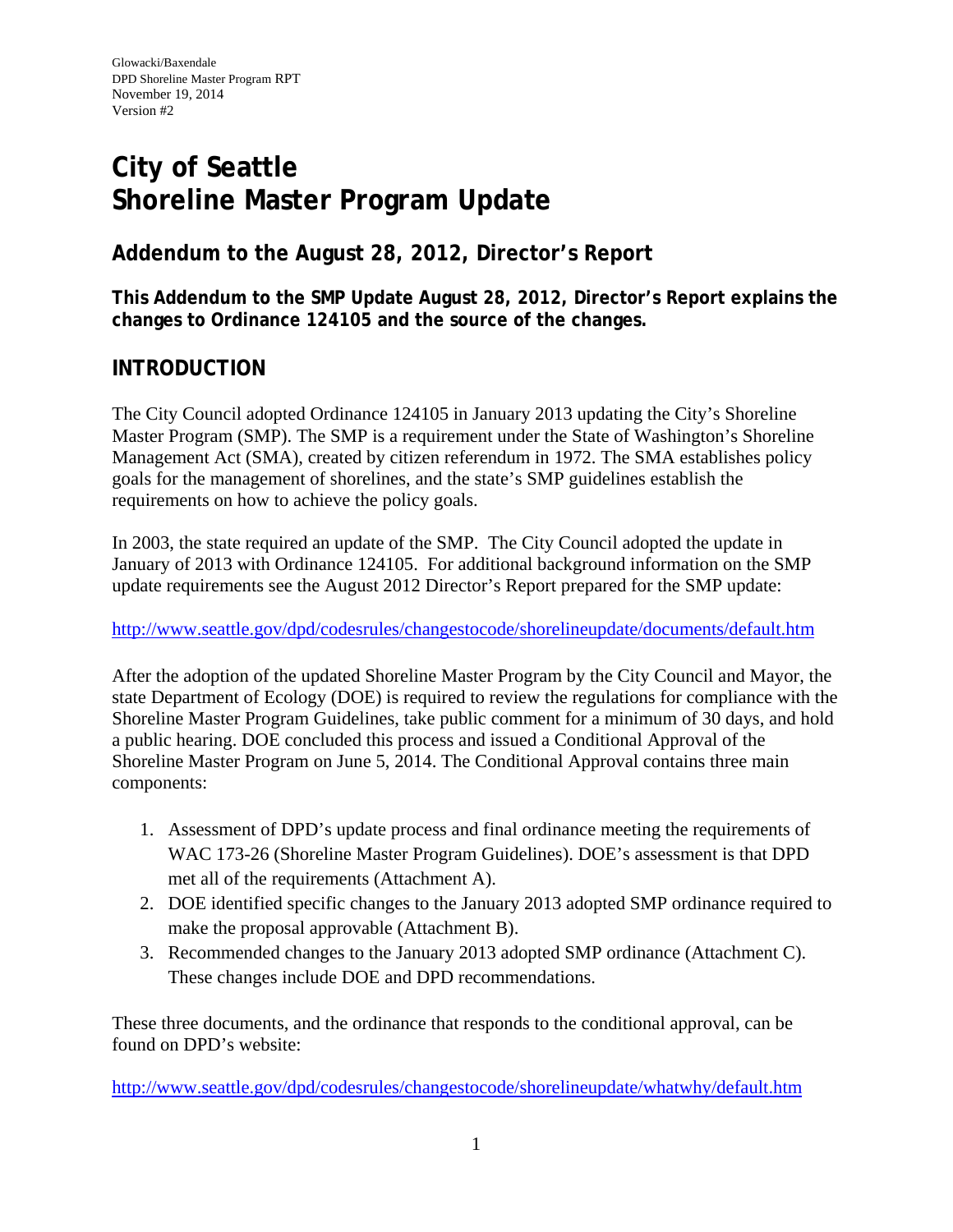Glowacki/Baxendale DPD Shoreline Master Program RPT November 19, 2014 Version #2

In response to DOE's required and recommended changes, as well as additional changes, DPD is proposing legislation amending Ordinance 124105. After City Council adoption, the Mayor's approval, and DOE final concurrence, the SMP update process will conclude as described in the next section of this report.

### **DEPARTMENT OF ECOLOGY ADOPTION PROCESS**

After City Council adopts and the Mayor signs the amended SMP and 30 days have expired, DPD will submit the final amendments to DOE for their final review and approval. Changes that are made to DOE's June 2014 Conditional Approval are required to be consistent with the Conditional Approval, and these changes must include an explanation of how they are consistent with DOE's Conditional Approval. If DOE determines that the proposed amendments are consistent, the SMP will become effective 14 days after DOE's final determination. If DOE determines that Seattle's SMP is inconsistent with their June 2014 Conditional Approval, DOE will require Seattle to re-submit their SMP for another review and approval process.

#### **SUMMARY OF PUBLIC PARTICIPATION - since Council Adoption, January 2013**

In addition to earlier opportunities for public input during the eight-year process to arrive at this point, the Shoreline Master Program Guidelines requirements were met as follows: the Department of Ecology's comment period extended from September 3, 2013, to November 4, 2013, for a total of 62 days and DOE's public hearing was held on September 11, 2013. DPD also continued to meet with the Lake Union Liveaboard Association, the Floating Home Association, Shilshole Bay Marina and Washington State Liveaboard Associations, marina owners, and maritime industrial stakeholders including the Port of Seattle and the North Seattle Industrial Association throughout 2013 and 2014 including the following dates:

| <b>Date</b>                      | <b>Topic Discussed</b>        | <b>Participants</b>             |
|----------------------------------|-------------------------------|---------------------------------|
|                                  |                               | (in addition to City of Seattle |
|                                  |                               | Executive staff)                |
| March 18, April 8, April 22 $\&$ | On-water residence            | Lake Union Liveaboard           |
| May 21, 2013                     | provisions in general         | Association (LULA)              |
| April 18, 2013                   | Enforcement of on-water       | <b>LULA</b>                     |
|                                  | residence provisions          |                                 |
| June 3, 2013                     | Marina provisions             | Marina owner representative     |
| July 8, 2013                     | On-water residence            | <b>LULA</b>                     |
|                                  | provisions in general         |                                 |
| July 10, 2013                    | City Council Planning, Land   | PLUS members, LULA              |
|                                  | Use and Sustainability        |                                 |
|                                  | (PLUS) Committee              |                                 |
|                                  | discussion on-water residence |                                 |
|                                  | provisions in general         |                                 |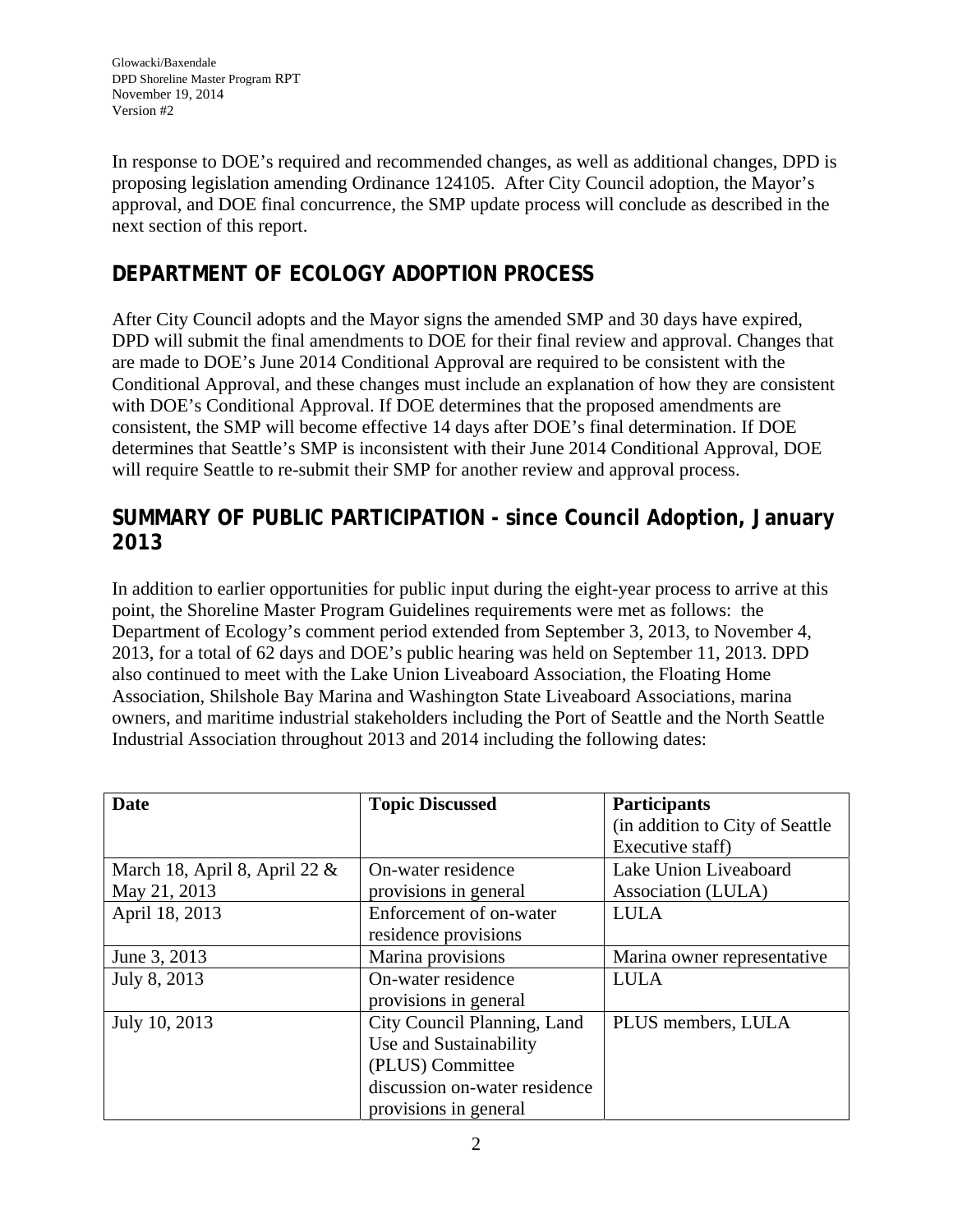| July 16, 2013              | On-water residence               | Vessel stakeholders and          |
|----------------------------|----------------------------------|----------------------------------|
|                            | provisions in general            | <b>LULA</b>                      |
| July 24, 2013              | <b>PLUS</b> Committee discussion | City Council PLUS members,       |
|                            | of vessels and on-water          | <b>LULA</b>                      |
|                            | residence provisions in          |                                  |
|                            | general                          |                                  |
| August 22, 2013            | On-water residence               | <b>LULA</b>                      |
|                            | provisions in general            |                                  |
| October 1, 2013            | DPD public meeting on            | LULA, various stakeholders       |
|                            | vessels and on-water             |                                  |
|                            | residences                       |                                  |
| October 11, 2013           | Marina provisions                | Marina owner representative      |
| October 28, 2013           | On-water residence               | <b>LULA</b>                      |
|                            | provisions in general            |                                  |
| January 15, 2014           | On-water residence               | <b>LULA</b>                      |
|                            | provisions in general            |                                  |
| March 24, 2014             | On-water residence               | LULA, DOE                        |
|                            | provisions in general            |                                  |
| April 2, 2014              | On-water residence               | <b>LULA</b>                      |
|                            | provisions in general            |                                  |
| April 14, 2014             | SMP update in general            | Shilshole Bay Marina and         |
|                            |                                  | Washington State Liveaboard      |
|                            |                                  | Associations                     |
| June 30, 2014              | DPD and DOE informational        | Various stakeholders             |
|                            | public meeting - DPD draft       |                                  |
|                            | response to DOE's                |                                  |
|                            | recommended and required         |                                  |
|                            | changes and next steps in the    |                                  |
|                            | approval process                 |                                  |
| June 30 to August 14, 2014 | Public comment period            | Comments received from           |
|                            |                                  | various stakeholders             |
| <b>August 4, 2014</b>      | Maritime and industrial          | Maritime and industrial          |
|                            | provisions and                   | representative, including Port   |
|                            | <b>Environmentally Critical</b>  | of Seattle and North Seattle     |
|                            | Areas regulations                | <b>Industrial Association</b>    |
| September 4, 2014          | Floating home regulations        | <b>Floating Home Association</b> |
| September 15, 2014         | Provisions applicable to         | Representatives of WA state      |
|                            | Coleman Dock                     | ferries                          |

Additional meetings and/or correspondence continued up until DPD made recommendations to the Mayor for an ordinance to send to the City Council to respond to the DOE Conditional Approval.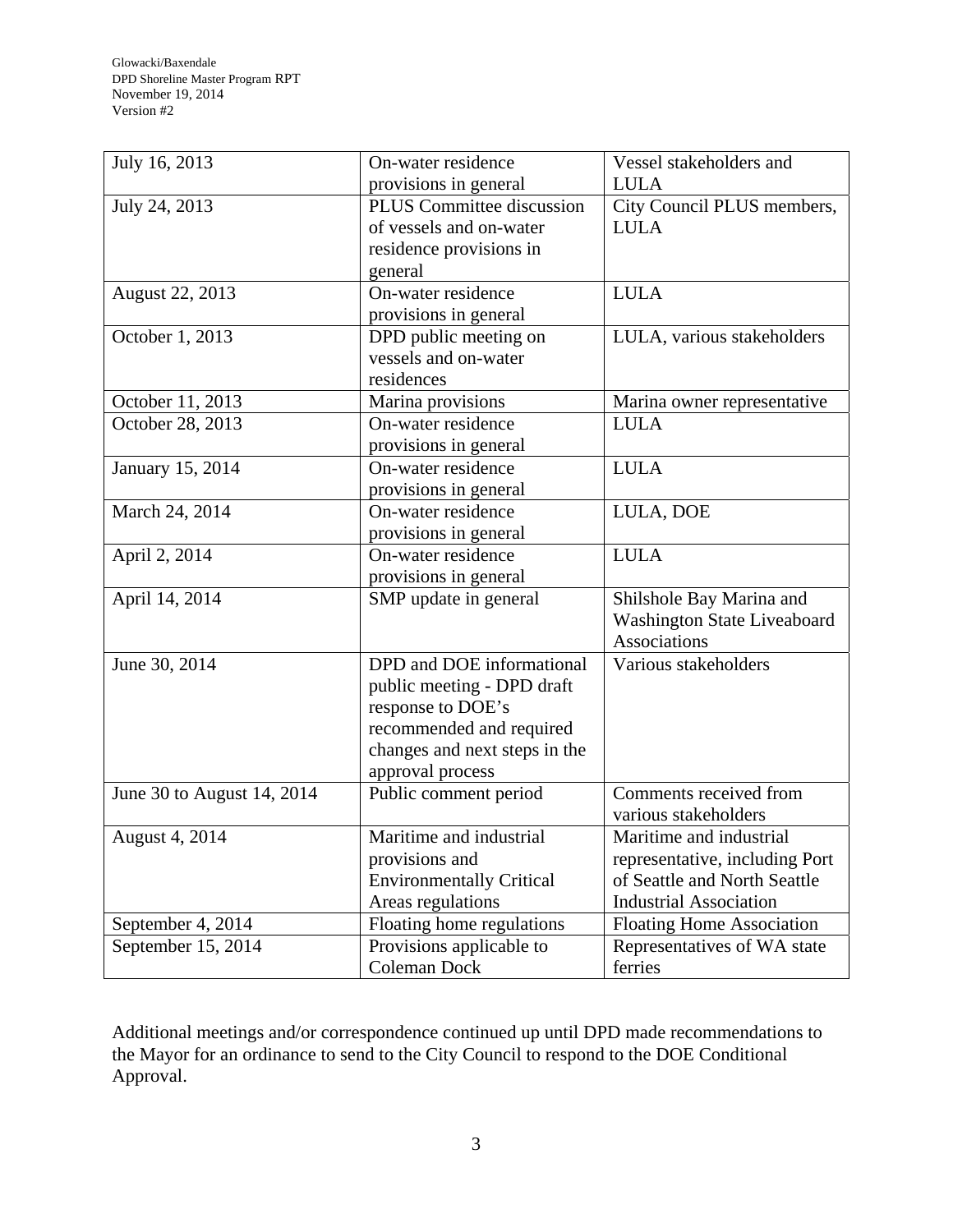# **DOE'S REQUIRED CHANGES**

The 29 required changes to the January 2013 SMP adopted ordinance are grouped by general topic and location in DPD's proposed ordinance as follows:

| <b>Summary of Required Changes</b>                                     | <b>DOE</b>        | <b>DPD Proposed Ordinance</b>   |
|------------------------------------------------------------------------|-------------------|---------------------------------|
|                                                                        | Item(s) from      | Section (and sections and       |
|                                                                        | <b>Table B</b>    | subsections of the SMC)         |
| Include a policy change to allow                                       | $1 - B$           | Section 1 (Comprehensive Plan   |
| water-dependent and water related-                                     |                   | Policy LU255)                   |
| uses to be located in the migratory                                    |                   |                                 |
| habitat of aquatic species without                                     |                   |                                 |
| providing an analysis that no                                          |                   |                                 |
| feasible alternative location exists.                                  | $2-B, 4-B$        |                                 |
| Remove temporary use regulations<br>that are not consistent with state |                   | Sections 2, 5 (Subsection       |
| law.                                                                   |                   | 23.60A.020.C.17 and Section     |
|                                                                        |                   | 23.60A.092)                     |
| Include floating on-water residences                                   | 3-B, 9-B, 10-B,   | Sections 4, 18, 20, 22, 64      |
| regulations in accordance with 2014                                    | $11-B$ ,          | (Subsections 23.60A.090.A.1 -4, |
| Senate Bill 6450.                                                      | $30 - B$          | 23.60A.200.B; and Sections      |
|                                                                        |                   | 23.60A.203, 23.60A.206 and      |
|                                                                        |                   | 23.60A.912)                     |
|                                                                        |                   |                                 |
| Clarify the Archaeological $\&$                                        | $5-B$             | Section 7                       |
| <b>Historic Preservation Development</b>                               |                   | (Section 23.60A.154)            |
| Standards.                                                             |                   |                                 |
| Clarify the Environmentally Critical                                   | $6 - B$           | Section 9 (Section 23.60A.156)  |
| Areas definitions.                                                     |                   |                                 |
| Include additional management and                                      | $7 - B$ ,         | Sections 16, 17 (Subsections    |
| protection of native vegetation.                                       | $8 - B$           | 23.60A.190.D.4 and              |
|                                                                        |                   | 23.60A.193.B)                   |
| Apply standards to minimize                                            | $12-B$            | Section 23 (Subsections         |
| impacts to the aquatic environment                                     |                   | 23.60A.214.E and F)             |
| from vessels containing a dwelling                                     |                   |                                 |
| when moored at a marina.                                               |                   |                                 |
| Include a requirement to allow<br>aquaculture in all but the           | 13-B, 15-B, 17-B, | Sections 26, 29, 31, 58         |
| <b>Conservancy Preservation shoreline</b>                              | $27 - B$          | (Subsections 23.60A.224.A,      |
| environment as a Conditional Use.                                      |                   | 23.60A.282.A, 23.60A.310.A,     |
|                                                                        |                   | and 23.60A.540.A)               |
| Add an additional standard for<br>nonwater-oriented uses in the        | $14-B$            | Section 26 (Subsection          |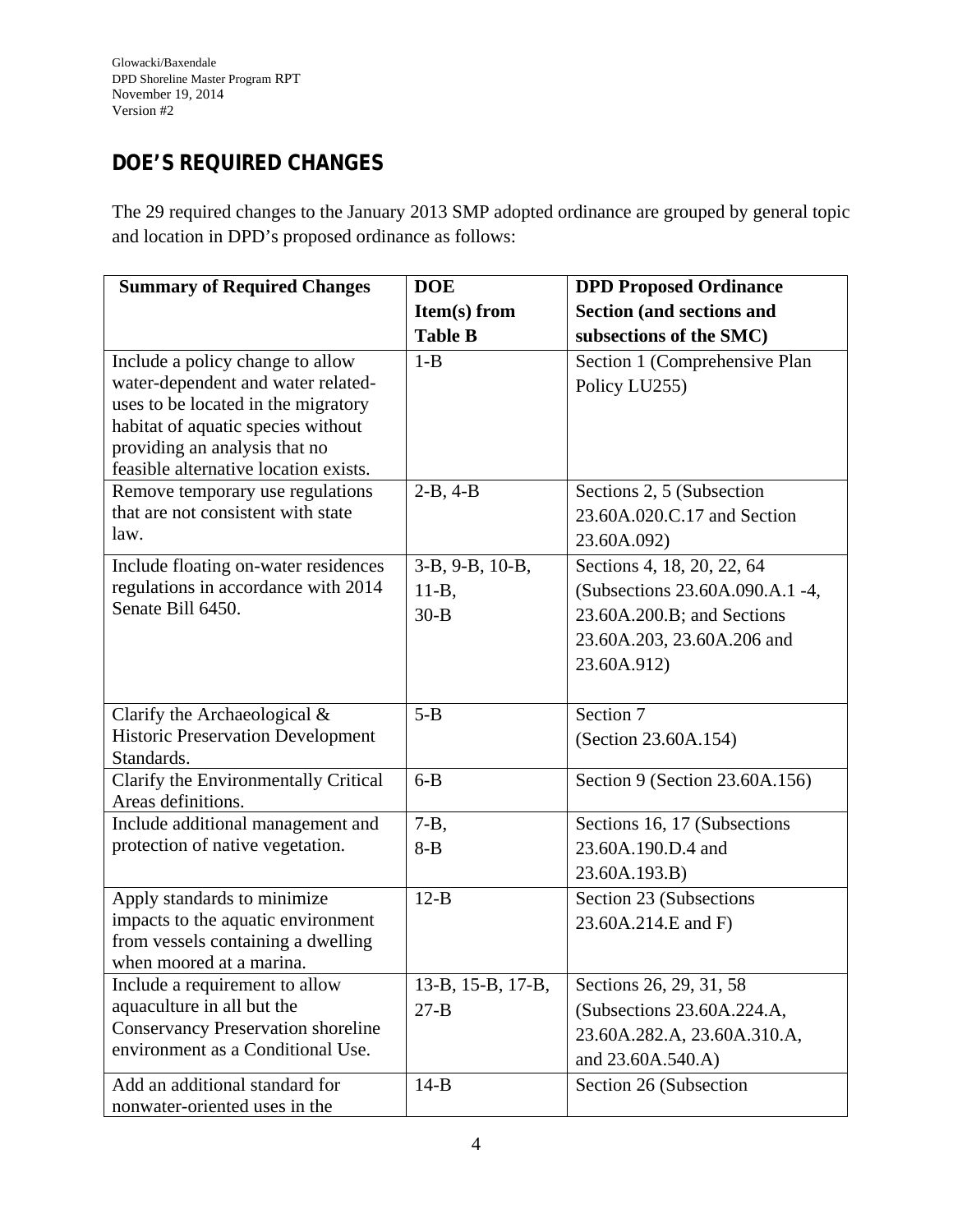| <b>Conservancy Management</b><br>environment to comply with use                                                                                                                                                                                                                                |                                                    | 23.60A.224.B.1)                                                                                                                                   |
|------------------------------------------------------------------------------------------------------------------------------------------------------------------------------------------------------------------------------------------------------------------------------------------------|----------------------------------------------------|---------------------------------------------------------------------------------------------------------------------------------------------------|
| requirements.                                                                                                                                                                                                                                                                                  |                                                    |                                                                                                                                                   |
| Decrease the distance needed to<br>trigger the requirement for public<br>access for multi-family residential<br>development.                                                                                                                                                                   | 16-B, 20-B, 29-B                                   | Sections 30, 38, 60 (Subsections<br>23.60A.294.A.1,<br>23.60A.392.A.1.a, and<br>23.60A.578.A.1)                                                   |
| Include lists of the uses that are<br>allowed on upland lots in the Urban<br>Commercial (UC), Urban General<br>(UG), Urban Industrial (UI), and the<br>Urban Maritime (UM) shoreline<br>environments.                                                                                          | $18-B, 19-B, 21-B,$<br>23-B, 24-B, 25-B,<br>$26-B$ | Sections 32, 33, 40, 46, 47, 51,<br>52 (Sections 23.60A.382,<br>23.60A.383, 23.60A.402,<br>23.60A.482, 23.60A.483,<br>23.60A.502, and 23.60A.503) |
| Increase the setback required from<br>the ordinary high water mark in the<br>UG environment to meet no net loss<br>of ecological function, to be<br>consistent with DOE Guideline<br>requirements including the science<br>and technical information described<br>in WAC 173-26-201 $(2)(a)$ . | $22-B$                                             | Section 41 (Subsection<br>23.60A.410.A)                                                                                                           |
| Include additional setback standards<br>for the Urban Residential shoreline<br>environment to meet the state's<br>requirement for no net loss of<br>ecological function.                                                                                                                       | $28-B$                                             | Section 59 (Subsection<br>23.60A.575.A)                                                                                                           |

# **DOE'S RECOMMENDED CHANGES**

The 109 recommended changes to the January 2013 SMP adopted ordinance are primarily minor non-substantive to add clarity, correct typos, and improve internal consistency. The City requested some of these edits, and some are recommended by DOE in response to comments received. The recommended changes are grouped by general topic and location in DPD's proposed ordinance as follows:

| <b>Type of Clarifying Change</b>                                                                    | <b>DOE</b> Items From<br><b>Table C</b>                            | <b>DPD Proposed Ordinance Section</b><br>(and sections and subsections of<br>the SMC) |
|-----------------------------------------------------------------------------------------------------|--------------------------------------------------------------------|---------------------------------------------------------------------------------------|
| Correct grammar or typos - changing<br>"&" to "and" adding a word such as<br>"In" or "the" or "if." | $3-C$ , $8-C$ , $28-C$ ,<br>41-C, 54-C, 59-C,<br>60-C, 77-C, 84-C, | Throughout the ordinance                                                              |
|                                                                                                     | $87-C$                                                             |                                                                                       |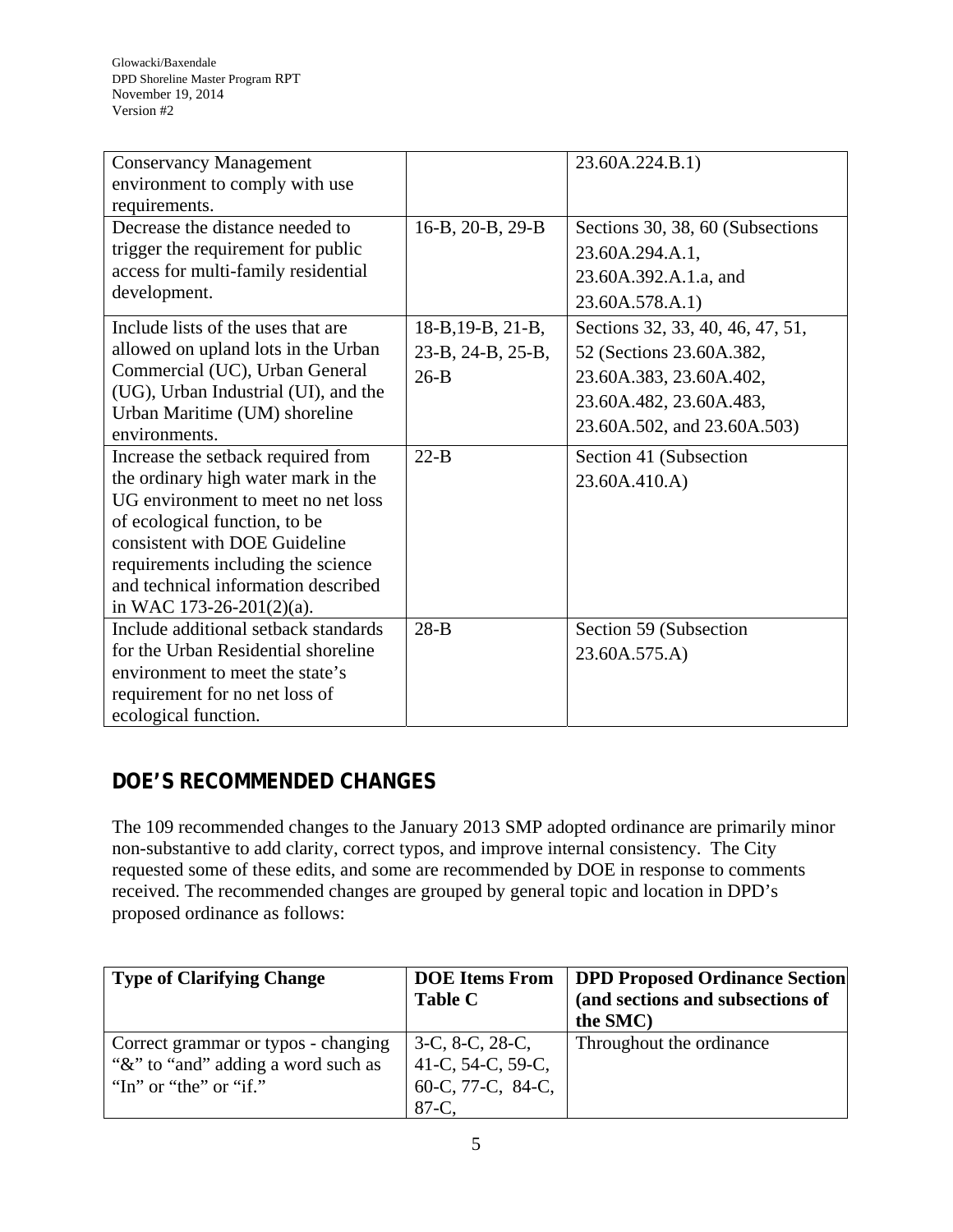| Clarifications made in response to       | 2-C, 10-C, 11-C,   | Sections 1, 8, 12, 13, 17, 18, 19, |
|------------------------------------------|--------------------|------------------------------------|
| comments and provide more                | 12-C, 17-C, 18-C,  | 21, 23, 62, 64, 66, 69, 70, 71     |
| consistency between sections for the     | 20-C, 21-C, 25C,   | (Comprehensive Plan Policy)        |
| same standards, such as the              | 26-С, 27-С, 92-С,  | LU258; Sections 23.60A.155,        |
| verification process for various types   | 94-C, 96-C, 98-C,  | 23.60A.164, 23.60A.167,            |
| of living over water.                    | 99-C, 100-C,       | 23.60A.190, 23.60A.200,            |
|                                          |                    | 23.60A.202, 23.60A.204,            |
|                                          |                    | 23.60A.214, 23.60A.906,            |
|                                          |                    | 23.60A.912, 23.60A.916,            |
|                                          |                    | 23.60A.926, 23.60A.928,            |
|                                          |                    | 23.60A.930)                        |
| Clarifications include:                  | 4-C, 22-C, 28-C,   | Throughout the ordinance           |
| Change words "and" to "or"; "in" to      | 29-C, 37-C, 38-C   |                                    |
| "part of"; "an area equal to" to "a      | 39-C, 40-C, 41-C,  |                                    |
| minimum of"; "surface of the" to         | 43-C, 44-C, 45-C,  |                                    |
| "dry land area of the".                  | 48-C, 49-C, 51-C,  |                                    |
| Add details on measurements,             | 52-C, 54-C, 55-C,  |                                    |
| including where a measurement            | 56-C, 57-C, 61-C,  |                                    |
| should be taken from and what part of    | 63-C, 64-C, 65-C,  |                                    |
| a lot should be measured.                | 66-C, 67-C, 68-C,  |                                    |
|                                          |                    |                                    |
|                                          | 72-C, 76-C, 78-C,  |                                    |
|                                          | 79-C, 80-C, 85-C,  |                                    |
|                                          | 86-C, 87-C, 88-C,  |                                    |
|                                          | $105-C$            |                                    |
| Clarify what a plan shoreline permit     | 5-C, 6-C, 7-C, 29- | Throughout the ordinance           |
| is, and the permit process for this type | C, 34-C, 35-C, 70- |                                    |
| of permit.                               | C, 71-C, 94-C      |                                    |
| Clarify the general development          | $9-C$              | Section 6 (Section 23.60A.152)     |
| standards and correct typos.             |                    |                                    |
| Clarify of the meaning of "lot" and      | 22-C, 43-C, 48-C,  | Throughout the ordinance           |
| "site" and "area."                       | 49-C, 52-C, 54-C,  |                                    |
|                                          | 55-C, 56-C, 57-C,  |                                    |
|                                          | 64-C, 65-C, 66-C,  |                                    |
|                                          | 67-C, 68-C, 72-C,  |                                    |
|                                          | 79-С, 80-С, 83-С,  |                                    |
|                                          | 89-C, 91-C, 92-C,  |                                    |
|                                          | 93-C, 98-C, 102-   |                                    |
|                                          | C, 105-C, 107-C    |                                    |
| Provide more flexibility to where        | 10-C, 12-C, 30-C,  | Throughout the ordinance           |
| mitigation and ecological restoration    | 31-C, 32-C, 33-C,  |                                    |
|                                          |                    |                                    |
| can occur.                               | 36-C, 38-C, 42-C,  |                                    |
|                                          | 45-C, 47-C, 49-C,  |                                    |
|                                          | 50-C, 52-C 53-C,   |                                    |
|                                          | 54-C, 55-C, 57-C,  |                                    |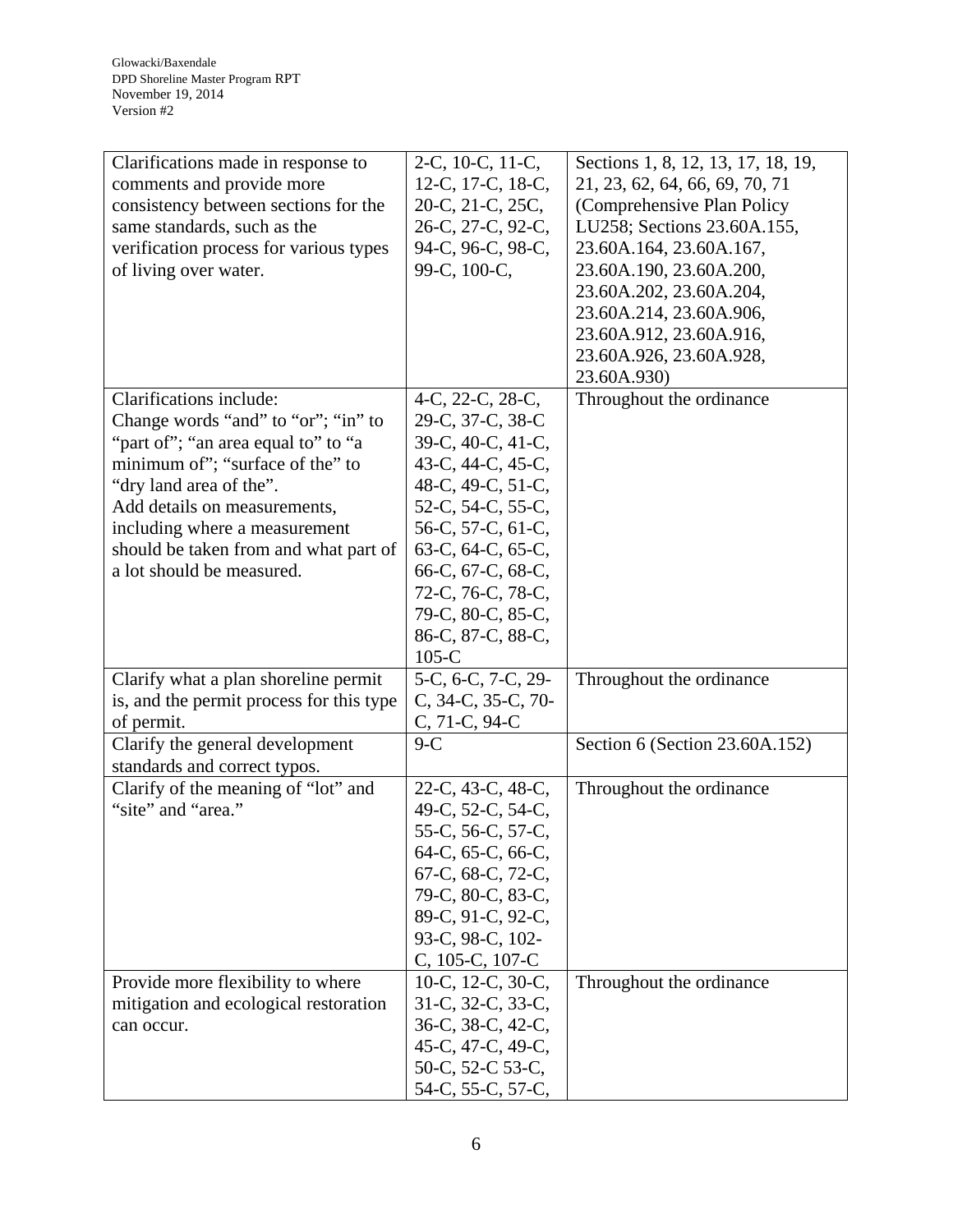|                                         | 59-C, 66-C, 67-C, |                                      |
|-----------------------------------------|-------------------|--------------------------------------|
|                                         | 69-C, 74-C, 75-C, |                                      |
|                                         | 81-C, 82-C, 86-C, |                                      |
|                                         | 89-C, 90-C,       |                                      |
| <b>Consolidate Best Management</b>      | 10-C, 15-C, 24-C, | Sections 8, 15, 19, 21 (Sections     |
| Practice (BMP) provisions in a new      | $25-C$            | 23.60A.155, 23.60A.187,              |
| Section 23.60A.155 in response to       |                   | 23.60A.202, 23.60A.204)              |
| comments. The use of Section            |                   |                                      |
| 23.60A.155 for BMPs is a different      |                   |                                      |
| use of this Section from that proposed  |                   |                                      |
| by DOE in its recommendation in 10-     |                   |                                      |
| C, see the description of new Section   |                   |                                      |
| 23.60A.159 in the next table below.     |                   |                                      |
| Respond to Senate Bill 6450 by          | 19-C, 25-C, 101-C | Sections 18, 21, 72 (Sections        |
| adding a definition of "remodel" for    |                   | 23.60A.200, 23.60A.204,              |
| on-water floating residences.           |                   | 23.60A.934)                          |
| Respond to floating homes related       | 20-C, 21-C, 22-C, | Section 19 (Section 23.60A.202)      |
| comments on regulations for existing    | $23-C$            |                                      |
| floating homes.                         |                   |                                      |
| Clarify the boundaries of upland lots   | $46-C$            | Section 35 (Section 23.60A.386)      |
| for application of height limits in the |                   |                                      |
| UC Environment.                         |                   |                                      |
| Add a height standard in the Urban      | 58-C              | Section 43 (Section 23.60A.446)      |
| Harborfront Environment in response     |                   |                                      |
| to a comment.                           |                   |                                      |
| Clarify use regulations on upland lots  | $62-C$            | Section 46 (Section 23.60A.482)      |
| in the Urban Industrial (UI)            |                   |                                      |
| Environment in response to              |                   |                                      |
| comments.                               |                   |                                      |
| Correct an inadvertent change that      | $73-C$            | Section 50 (Section 23.60A.490)      |
| was made by staff to the shoreline      |                   |                                      |
| setback for uses that are not water-    |                   |                                      |
| dependent in the UI Environment.        |                   |                                      |
| This 60-ft setback is a requirement in  |                   |                                      |
| the existing SMP and was proposed       |                   |                                      |
| to remain in the new SMP. The           |                   |                                      |
| inadvertent change occurred during      |                   |                                      |
| the Council review process Therefore,   |                   |                                      |
| this change restores the original and   |                   |                                      |
| long-standing setback of 60-ft.         |                   |                                      |
| Clarify criteria for allowing non-      | 67-C, 83-C        | Sections 46, 51 (Sections            |
| water oriented uses on waterfront lots  |                   | 23.60A.482, 23.60A.502)              |
| in the UI and UM Environments.          |                   |                                      |
| Clarify and add definitions, delete an  | 92-C, 93-C, 94-C, | Sections 62, 63, 64, 65, 66, 67, 69, |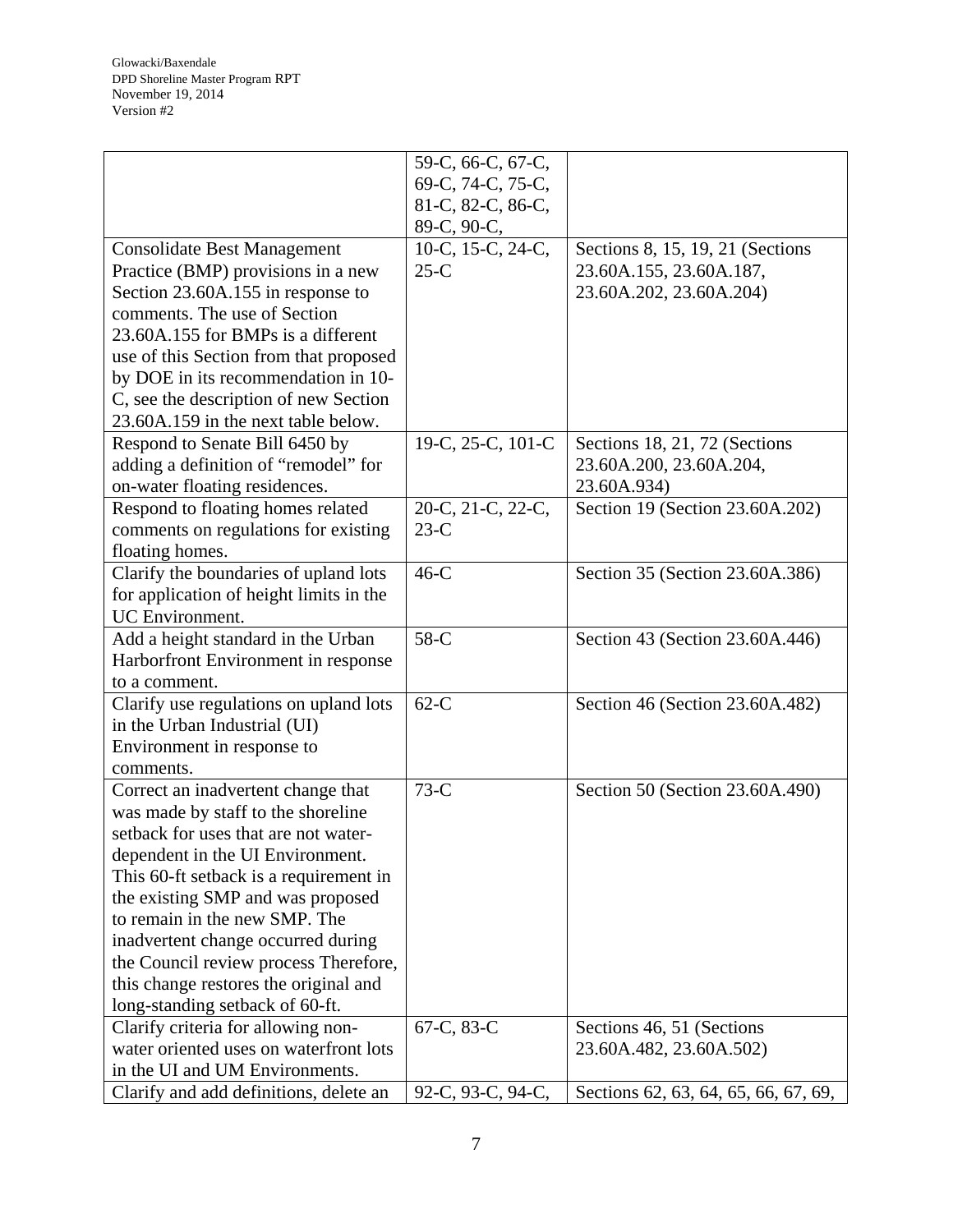| irrelevant definition, move a         | 95-C, 96-C, 97-C, | 70, 71, 73, 74, 76 (Sections   |
|---------------------------------------|-------------------|--------------------------------|
| definition to correct alphabetical    | 98-C, 99-C, 100-  | 23.60A.906, 23.60A.908,        |
| order, and delete a duplicate         | C, 102-C, 103-C,  | 23.60A.912, 23.60A.914,        |
| definition and correct references.    | 104-C, 106-C      | 23.60A.916, 23.60A.918,        |
|                                       |                   | 23.60A.926, 23.60A.928,        |
|                                       |                   | 23.60A.930, 23.60A.936,        |
|                                       |                   | 23.60A.938, 23.60A.944)        |
| Add detail regarding what is covered  | $108-C$           | Section 80 (Section 23.91.002) |
| under enforcement of the SMP and      |                   |                                |
| add a reference to the required       |                   |                                |
| standard for review.                  |                   |                                |
| Clarify that Environmentally Critical | $109-C$           | Section 82 (Section 25.09.020) |
| Areas are designated in that Code     |                   |                                |
| (SMC 25.09) and are regulated within  |                   |                                |
| shoreline areas under the SMP.        |                   |                                |
| These changes are in response to      |                   |                                |
| comments and are consistent with the  |                   |                                |
| Growth Management Act and with        |                   |                                |
| the SMA policy to accommodate uses    |                   |                                |
| (RCW 98.58.020).                      |                   |                                |

# **ADDITIONAL DPD CHANGES**

In addition to the changes as a result of DOE's Conditional Approval, DPD is proposing revisions related to additional comments received, after DOE's Conditional Approval, as well as revisions that are primarily clarifications, formatting and corrections. As noted certain changes will be considered as an alternate proposal to what was reviewed by DOE earlier this year. The changes are described in the following table.

#### **Changes after DOE's Conditional Approval**

| <b>Summary of Changes after DOE's</b> | <b>DPD</b> Proposed      | <b>Explanation of changes.</b>         |
|---------------------------------------|--------------------------|----------------------------------------|
| <b>Conditional Approval</b>           | <b>Ordinance Section</b> | <b>Alternatives to DOE's</b>           |
|                                       | (and sections and        | <b>Conditional Approval are noted.</b> |
|                                       | subsections of the       |                                        |
|                                       | SMC)                     |                                        |
| Add a reference to flood plain area   | Section 9                | This is a clarifying reference.        |
| identification as adopted by the City | (Section)                | These floodplain provisions were       |
| Council in Ordinance 124447,          | 23.60A.156)              | adopted in response to federal         |
| which became effective in April       |                          | government requirements.               |
| 2014.                                 |                          |                                        |
| Add a new Section 23.60A.159 to       | Section 11               | This is in direct response to a        |
| accommodate DOE's                     | (Section                 | DOE recommendation, but the            |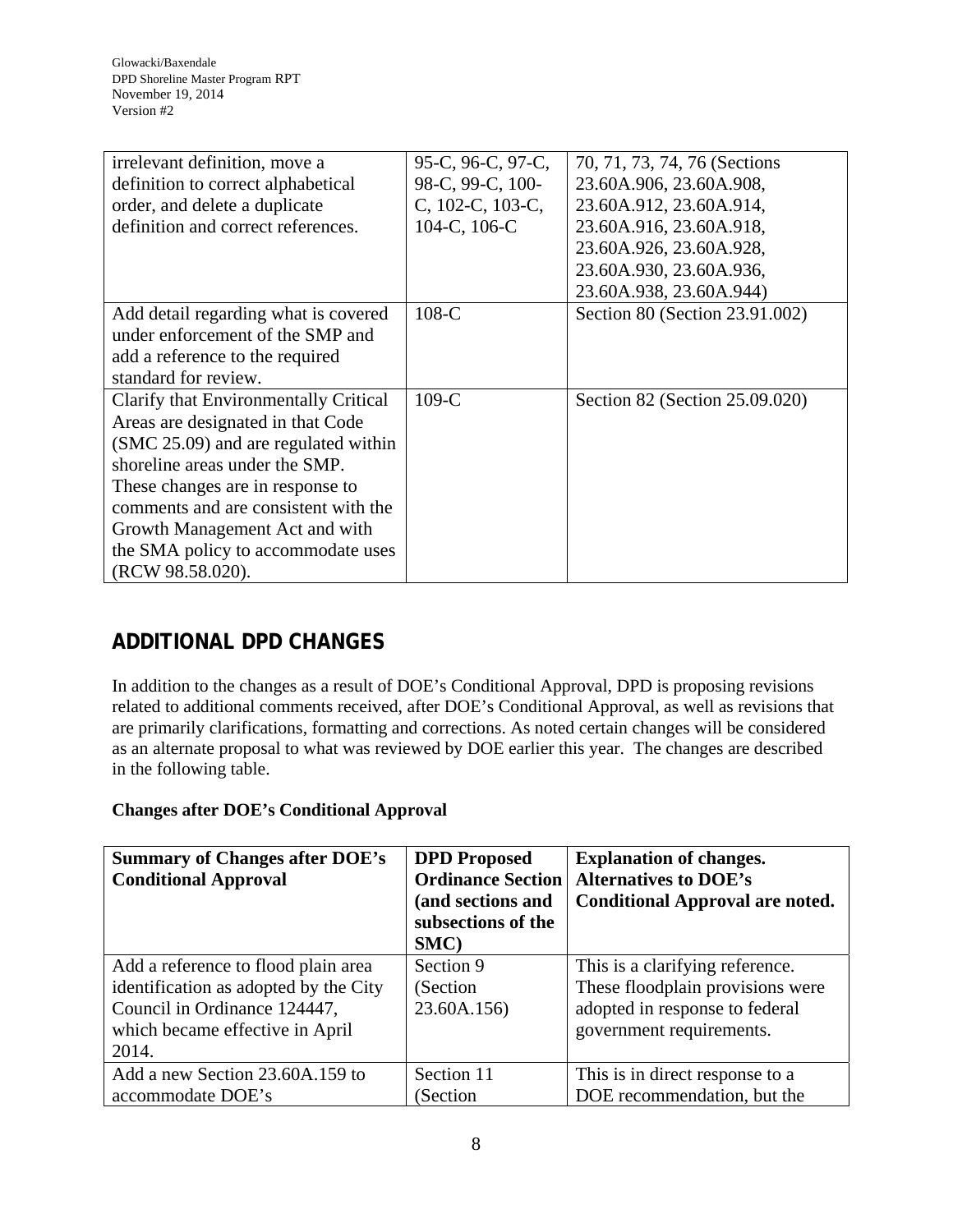| recommendation 10-C to provide        | 23.60A.159) | City is proposing an alternate      |
|---------------------------------------|-------------|-------------------------------------|
| criteria used to guide administration |             | location in the SMP.                |
| of provisions for ecological          |             |                                     |
| restoration and off-site mitigation.  |             |                                     |
| Clarify provisions for existing       | Section 19  | The proposed changes are in         |
| floating homes:                       | (Section    | response to comments received       |
| • Allow five (rather than two)        | 23.60A.202) | from the Floating Home              |
| floating home moorages or sites to    |             | <b>Association after DOE's</b>      |
| be added in the UC Environment;       |             | Conditional Approval. These         |
| • Allow modifications to the          |             | changes are consistent with the     |
| setback and float separation          |             | purpose and intent of the changes   |
| requirements when moorage in          |             | originally submitted by DPD and     |
| other locations is lost, consistent   |             | with the policy of RCW 90.58.020    |
| with fire and life safety codes       |             | and the applicable Ecology          |
| ('Safe Harbor' provision);            |             | guidelines for existing floating    |
| • Provide flexibility to reconfigure  |             | homes. These proposed changes       |
| an existing floating home             |             | are intended to better implement    |
| moorage to accommodate floating       |             | existing Safe Harbor provisions     |
| homes when moorage in other           |             | and to clarify measurements,        |
| locations is lost ('Safe Harbor'      |             | requirements and procedures for     |
| provision);                           |             | existing floating homes.            |
| • Clarify that a City determination   |             | A procedural provision is added     |
| does not convey compliance with       |             | that allows for an appeal of the    |
| other state or federal requirements   |             | Director's decision for registering |
| on waters managed by                  |             | floating homes consistent with      |
| Washington State Department of        |             | Ecology approved provisions for     |
| <b>Natural Resources;</b>             |             | similar decisions.                  |
| • Provide flexibility for             |             |                                     |
| reconfiguring floating home sites     |             |                                     |
| that extend into rights-of-way        |             |                                     |
| (ROW) as long as the amount of        |             |                                     |
| the extension into the ROW is not     |             |                                     |
| increased overall;                    |             |                                     |
| • Clarify that replacement of         |             |                                     |
| existing Styrofoam floats is          |             |                                     |
| required only to the extent of any    |             |                                     |
| proposed repair or replacement        |             |                                     |
| work;                                 |             |                                     |
| • Make the deck of the structure (up) |             |                                     |
| to 3 feet above the surface of the    |             |                                     |
| water) the starting point for the     |             |                                     |
| application of height limits,         |             |                                     |
| consistent with the approach          |             |                                     |
| proposed for floating on-water        |             |                                     |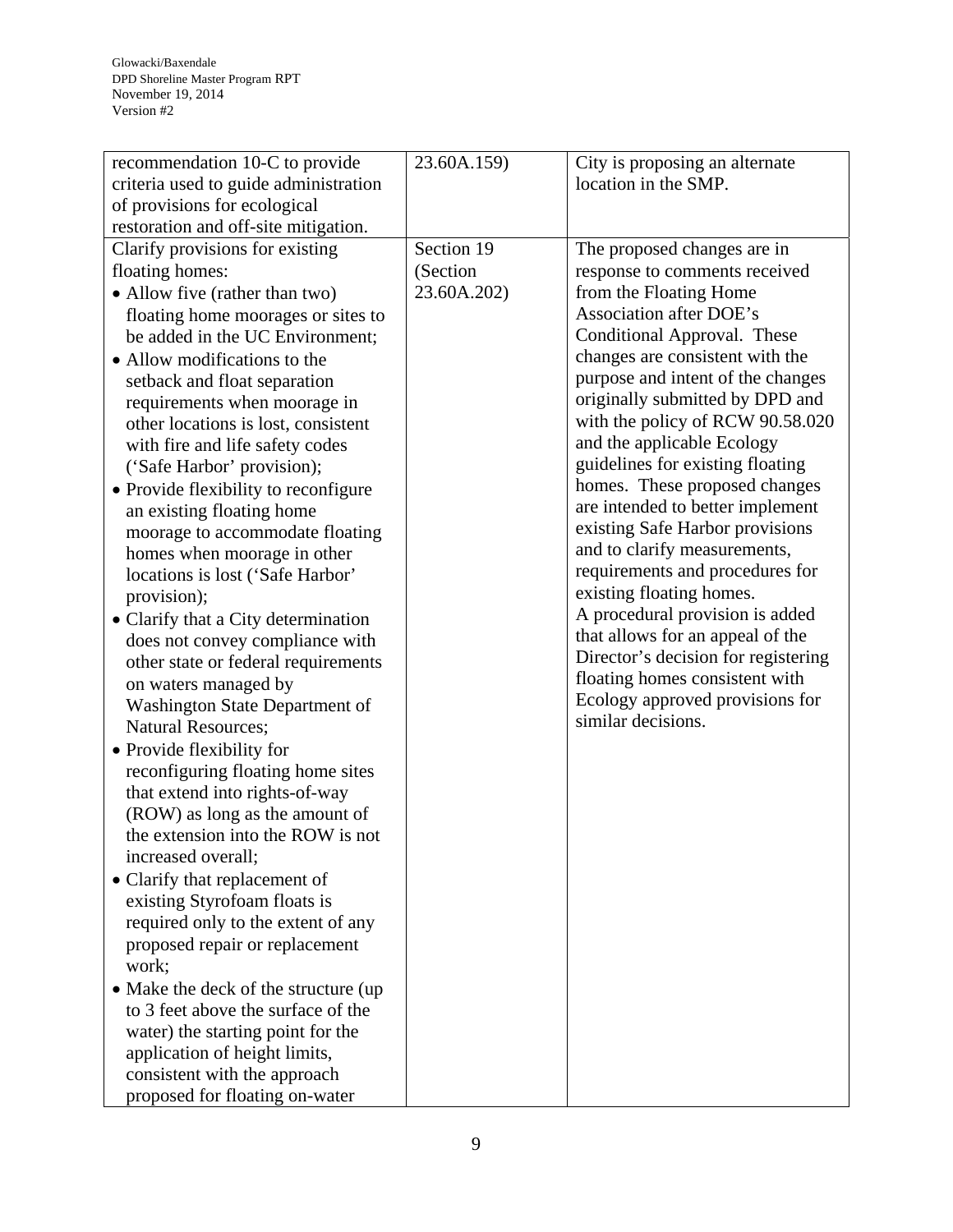| residences; and<br>• Provide an appeal to the hearing<br>examiner if an applicant disputes<br>the Director's denial of<br>registration of a floating home.                                                                                                                                                                                                                                                                                                                                                                                                                              |                                            |                                                                                                                                                                                                                         |
|-----------------------------------------------------------------------------------------------------------------------------------------------------------------------------------------------------------------------------------------------------------------------------------------------------------------------------------------------------------------------------------------------------------------------------------------------------------------------------------------------------------------------------------------------------------------------------------------|--------------------------------------------|-------------------------------------------------------------------------------------------------------------------------------------------------------------------------------------------------------------------------|
| Clarify provisions for floating on-<br>water residences:<br>• Structures and additions shall not<br>exceed the height limit;<br>• Floating on-water residences may<br>be replaced to the same size and<br>configuration as a verified<br>existing residence and is<br>considered conforming to<br>regulations even if it exceeds the<br>height limit; and<br>• The City is not precluded from<br>carrying out its enforcement<br>responsibilities related to the<br>verification process whether or<br>not a decision of the Director of<br>DPD is appealed to the Hearing<br>Examiner. | Section 20<br>(Section<br>23.60A.203)      | These changes are an alternative<br>to DOE's Conditional Approval<br>and clarify nonconformity, height<br>limits, and the City's enforcement<br>responsibilities when there is no<br>appeal of the Director's decision. |
| Clarify for floating structures (that<br>are not floating on water residences<br>or floating homes) and house<br>barges:<br>• Structures and additions shall not<br>exceed the height limit; and<br>• The City is not precluded from<br>carrying out its enforcement<br>responsibilities related to the<br>existing City required verification<br>process if a decision of the<br>Director of DPD is not appealed<br>to the Hearing Examiner.                                                                                                                                           | Section 21<br>(Section<br>23.60A.204)      | These changes are an alternative<br>to DOE's conditional approval<br>and clarify height limits and the<br>City's enforcement<br>responsibilities when there is no<br>appeal of the Director's decision.                 |
| Clarify the City's enforcement<br>responsibilities related to the<br>verification process if a decision of<br>the Director of DPD is not appealed<br>to the Hearing Examiner.                                                                                                                                                                                                                                                                                                                                                                                                           | Section 23<br>(Subsection<br>23.60A.214.D) | These changes are an alternative<br>to DOE's conditional approval<br>and clarify the original provision<br>approved by DOE regarding<br>enforcement when there is no<br>appeal for a vessel with a<br>dwelling unit.    |